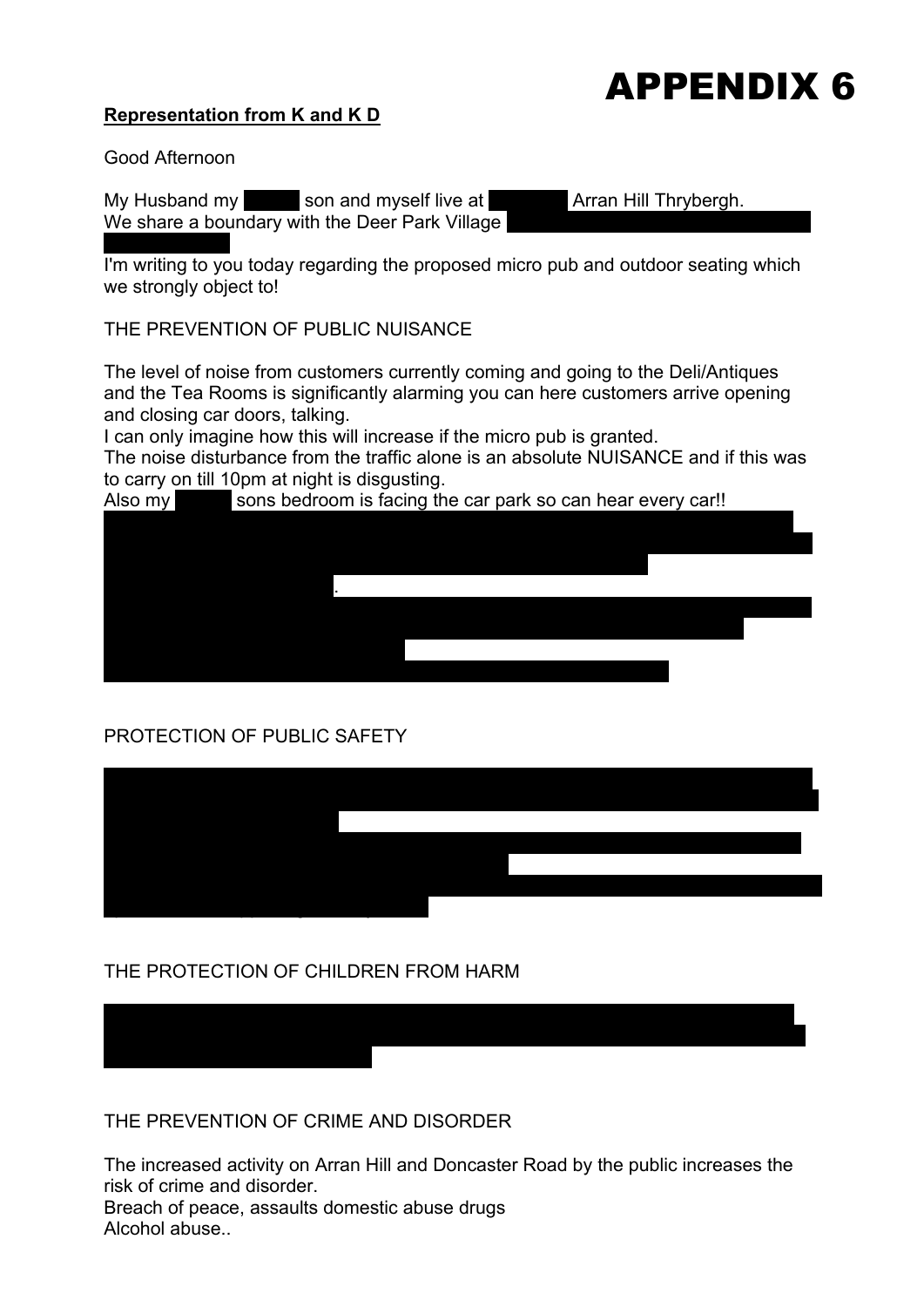

We ask the Licencing board at RMBC to seriously consider all above and not grant the licence to Deer Park Village.

Please consider our health's and well being living on Arran hill.

Kind Regards

Kerry and Kirk Denton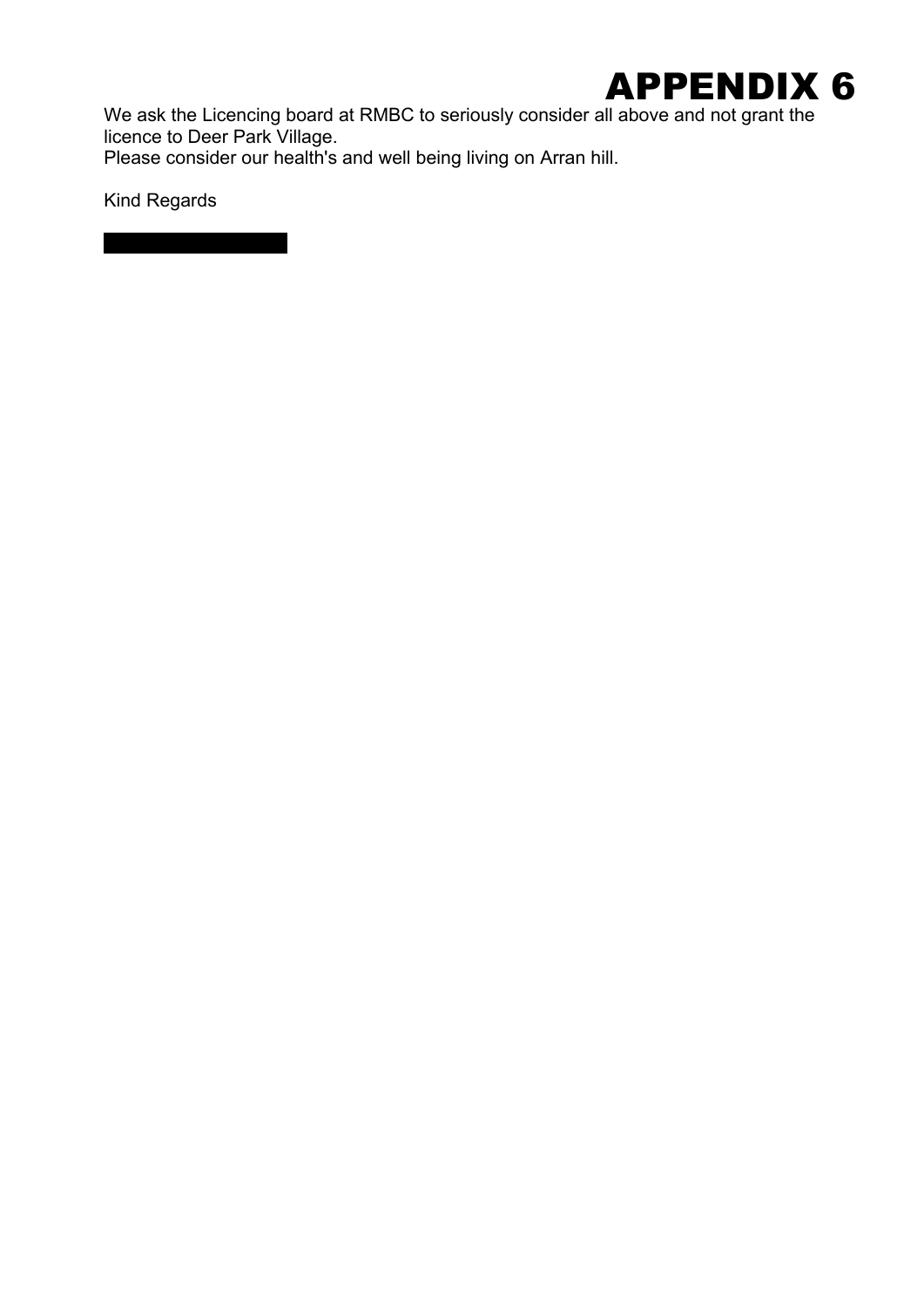#### **Representation from Mr and Mrs J**

To RMBC Licencing Commitee

My wife and myself live at **Number 13 Arran Hill .Our property is overlooks the** proposed Micro pub and outdoor seating. We share a boundary with this site there is no buffer zone to alleviate.any noise generated from these premises.

We both strongly object to the above application for the following reasons: Serious loss of personal privacy:

1) Anyone sitting facing the windows in the proposed micro-brewery building have unrestricted views of our bedroom windows.

2) Anyone seated outside the proposed micro-brewery have unrestricted view of our bedroom windows.

3) Anyone standing outside this building smoking or just gathering have unrestricted views of our bedroom windows.

4) Anyone walking out of the micro-brewery doors have unrestricted views, both serving staff and customers.

5) Seating areas are close enough to overhear private conversations another breach of our privacy.

Loss of amenity:

Operating hours were agreed and set when this company moved on to this site 09.00 to 17.30 Monday to Friday, 09.00 to 16.00 Saturday and 10,00 to 16.00 on Sunday. These hours were set to minimise any noise disturbance to surrounding residents.



If this licence is agreed to only time we shall have in relevant peace is when we retire to bed and are awakened in the morning. not to roll steel bars in the middle of the night.

Any more noise would be against the little amenities' residents have now. Issuing of this licence for this number of unsociable hours seven days a week 52 weeks a year I am sure would affect our mental wellbeing. As you would be driving us indoors again and denying us access to our gardens and a little peace and quiet.

#### **THE PREVENTION OF PUBLIC NUISANCE**

The number of car parking places applied for 50+ makes this venue anything but small, noise alone generated from vehicle access would be unacceptable. The noise generated from this amount of people on such a small site adjacent to residential building with no protective buffer zone would surely be unacceptable. People smoking, talking loudly (more people drink the louder they become) noise of furniture being moved glasses being collected, bottles being thrown into containers. All of this is Sharpe noise unlike the white noise from light traffic.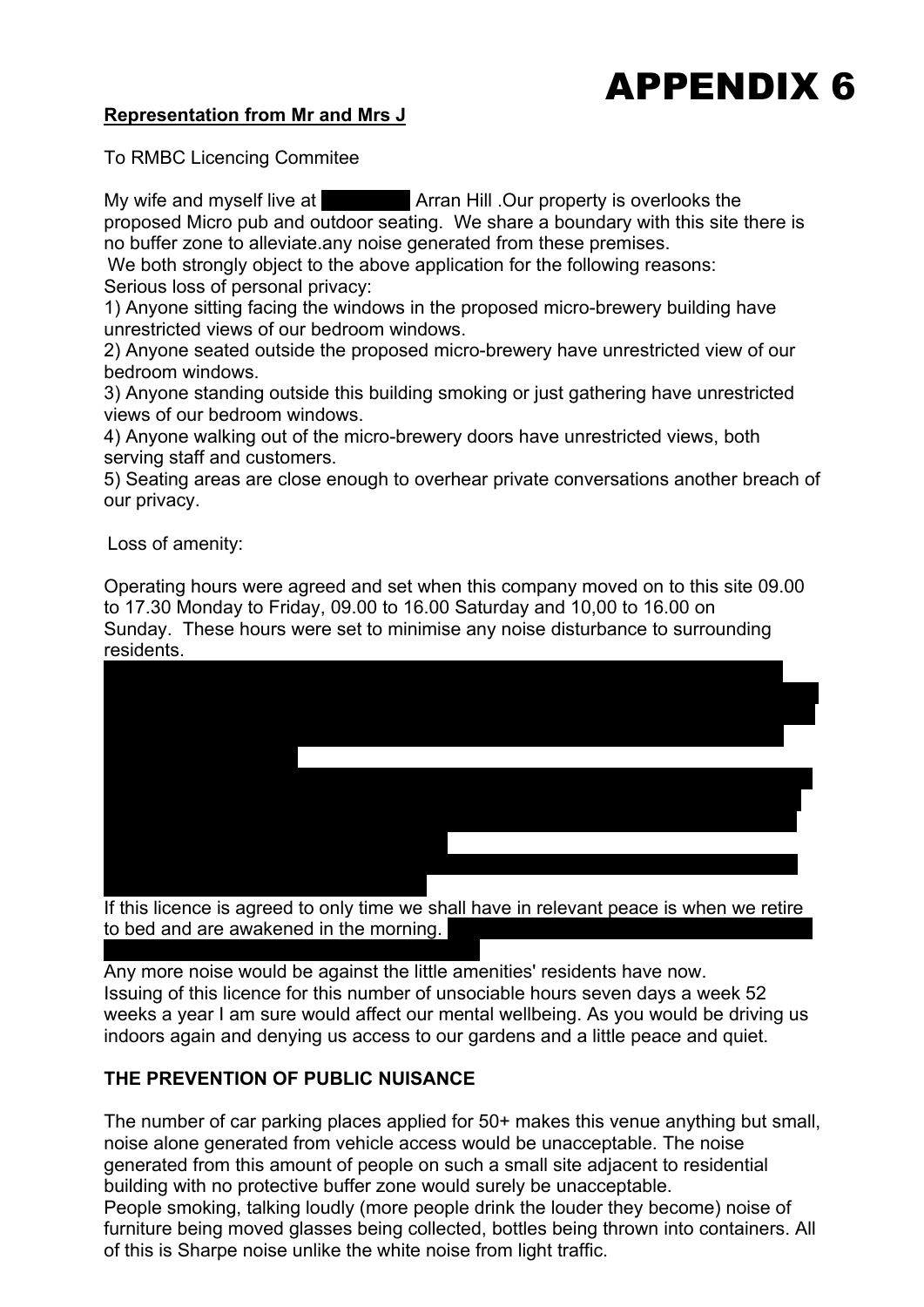Licence states 21.00 hours but with drinking up time and clearing up time site I am sue will be creating noise closer to 22.00 hours or beyond.

RMBC and the elected committees are there not only to police business but also to protect the amenities of rate paying residents of Rotherham.

We are asking you to refuse this application and to protect

amenities we have left. Please protect our mental health this is something all are entitled to.

Kind Regards Mr and  $\tilde{M}$ rs J $\blacksquare$ 

S65 4BH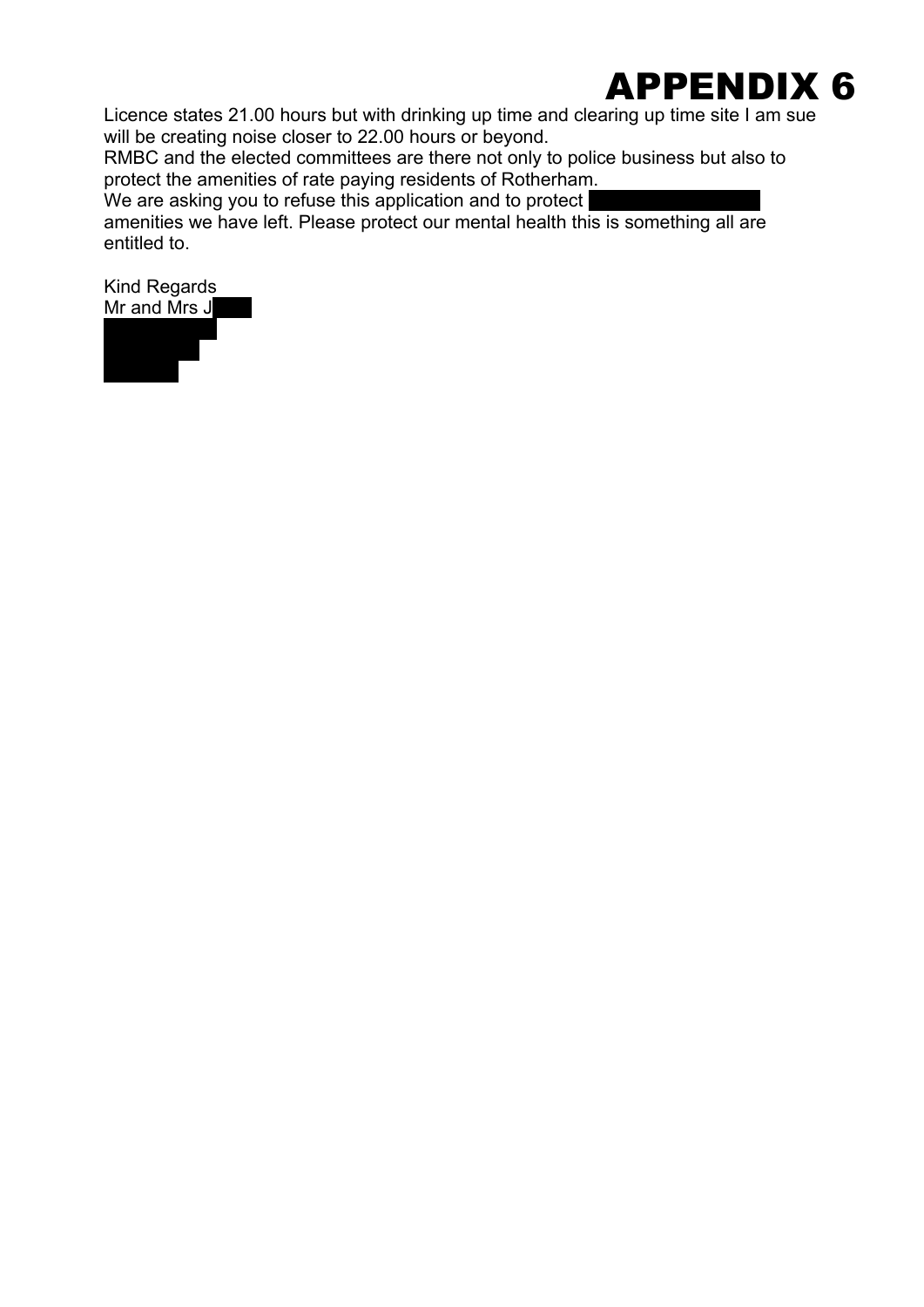#### **Representation from Mr and Mrs H**

To whom it may concern

We live at **Number 11 Arran Hill .Our property is overlooking the proposed Micro pub** and the whole of Deer park farm site and we share/ have a boundary wall with the site at the bottom of our garden.

 Myself and my husband strongly object to the above application for the following reasons:

To adhere to current planning permissions the buildings on this site currently only have panning permission for retail hours 9.00 to 17.30 Monday to Friday, 9.00 to 16.00 Saturday and 10.00 till 16.00 on Sundays These hours were set by the planning department several years ago to protect the adjacent residential properties due to there being no buffer zone between this site and the residential properties to minimise any noise disturbance. We are aware that we have Doncaster road at that rear of our properties, but this road was here when we moved in and quietens down around 6pm so has very little impact on the enjoyment of our garden in the evenings.



#### **THE PREVENTION OF PUBLIC NUISANCE**

The variation refers to the previous Deli building where they have previously sold alcohol to be consumed off the premises – this caused no concern whatsoever however if a license for the sale of alcohol in the proposed micro pub is granted and the outside seating areas around the site are to be utilised and have seating for 14 people I have been informed. The level of noise that can be made by 14 people that are drinking alcohol and inebriated will no doubt be a public nuisance for residents of properties on Arran Hill that are overlooking the site from our back gardens

prove to be an unacceptable breach of our privacy whilst not only in our gardens but The noise disturbance will be disruptive and has already become an issue over the past few months -

site, banging, drilling, car doors slamming, deliveries and a very persistent barking dog

which does so every time someone enters the car park or a large/noisy vehicle passes This has been more than enough to contend with never mind drunk people laughing, swearing, and just chatting as these are amplified when under the influence of alcohol.

There also has to be some consideration given to the noise that people arriving to the pub and leaving will make, such as car doors been closed, talking to one another we already hear voices/ conversations from the site as these carry upwards to our properties). We already hear all of these noises and sounds throughout the day time so when things quieten down in the evening this will no doubt be an even bigger disturbance.

There is the noise that will follow once the pub is closed at 9pm. The noise of bottles being thrown into a bottle bank/bin that is sited against the back wall which is the boundary wall with several homes on Arran Hill and staff leaving in cars slamming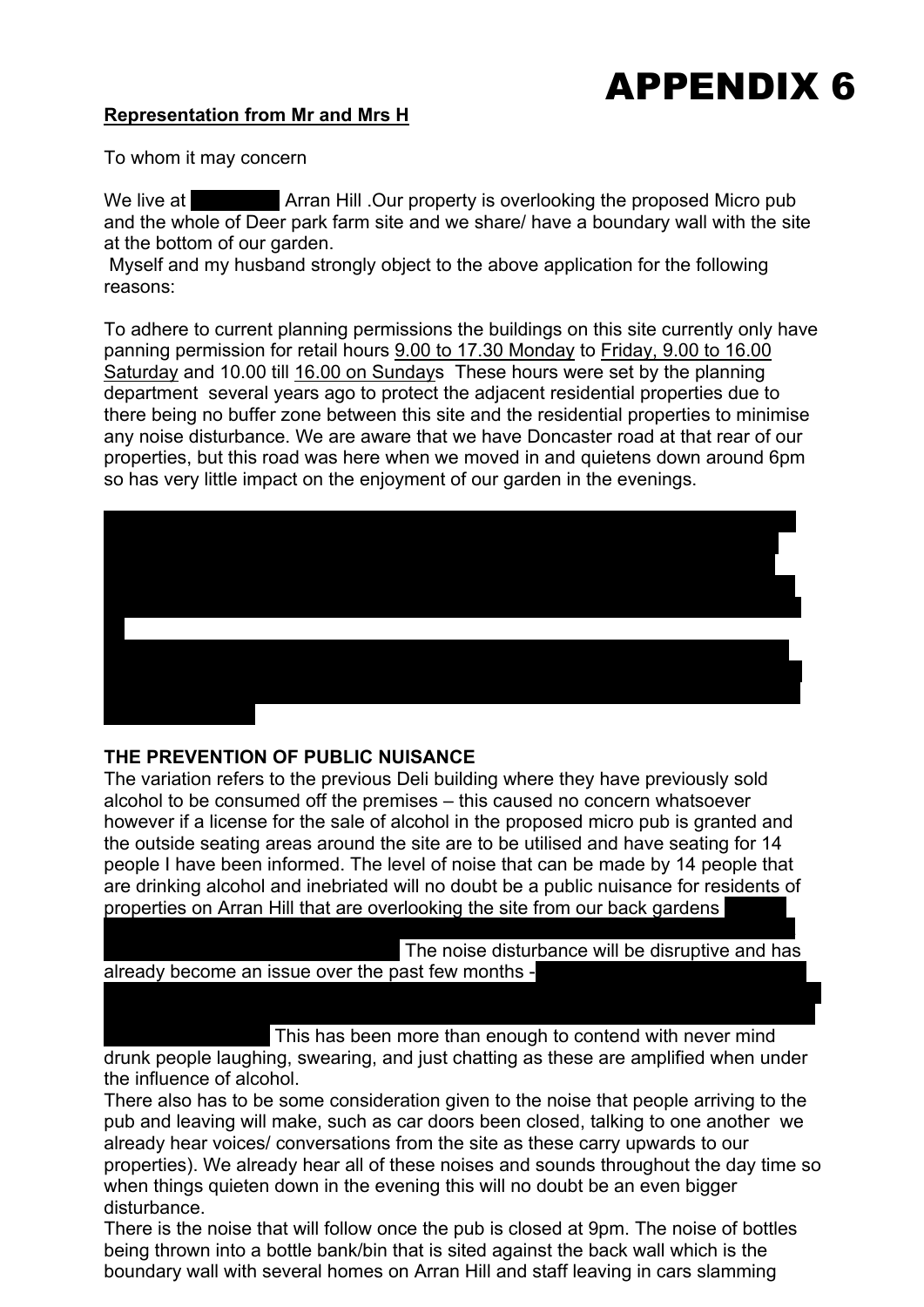doors on vehicles. This disturbance could potentially be up to 10pm and 7 days a week. I note from the noise report that it is deemed that Doncaster Road is cited to be higher in noise levels than the noise that will be from the micro pub – I wonder when these assessments were completed what time of day, because if the noise assessment was completed during the day time then this would not be a true reflection of the noise as the road is very busy between 8am to 6-6.30pm but then quietens down which would be when we as residents will be able to hear the noise more noticeably from Deer Park Farm micro pub.

We already hear these sounds around 4.30pm – 5.30pm Monday to Friday as it currently stands but it is bearable as we know the site will be quiet after 6pm and not cause us any more upset or be a public nuisance.

The license that is being applied for is for 7 days a week so there will be no respite from the noise at weekends for us residents, this is just not conducive to the quiet lifestyle we lead and want to continue to lead. This application has caused my husband and I a lot of upset and stress over the past few months which is something we could do without in these trying times.

There is also the issue about smoking and residents having to smell that when we are in our own gardens which we find totally unacceptable as non smokers ourselves and do not wish to subject any of our visitors to this either.

Lighting from the outdoor area will light up back rooms of homes on Arran hill. Will there to be any music played or live events as these will cause a further disruption to our peace and quiet not just when in our gardens but when we are in our homes. Additional litter around the surrounding area.

We have already noticed increased traffic on Arran Hill with many more vehicles driving up the road and deliveries being made to the flower shop etc using the entrance on Arran hill which I have observed myself, instead of using the main entrance on Doncaster Road.



Arran hill usually quietens down around 4pm and the traffic on Doncaster Road lightens around 18.00 to 18.30 this is the time residents can enjoy some peace and quiet in their own homes and gardens.

#### **PROTECTION OF PUBLIC SAFETY**

There is a risk of Increased occurrences of disorderly conduct and anti social behaviour following the consumption of alcohol. Risk of drugs being used by patrons of the pub resulting in illegal activity and potentially violent behaviour and disorder.

I have previously brought to the attention of the licensing board that Deer park farm were breaching their alcohol license by selling alcohol from the new deli which currently has no license to do so– therefore the license has been flouted already before any further licenses granted.

Past behaviour is a strong indicator of future behaviour in my opinion and this concerns us that the rules will not be adhered to and we will have ongoing issues with the site moving forwards should he license be granted.

We have no issue with Deer Park as it currently stands as it closes at 6pm as per the current planning permissions and regulations that are in place to protect residents from all of the above.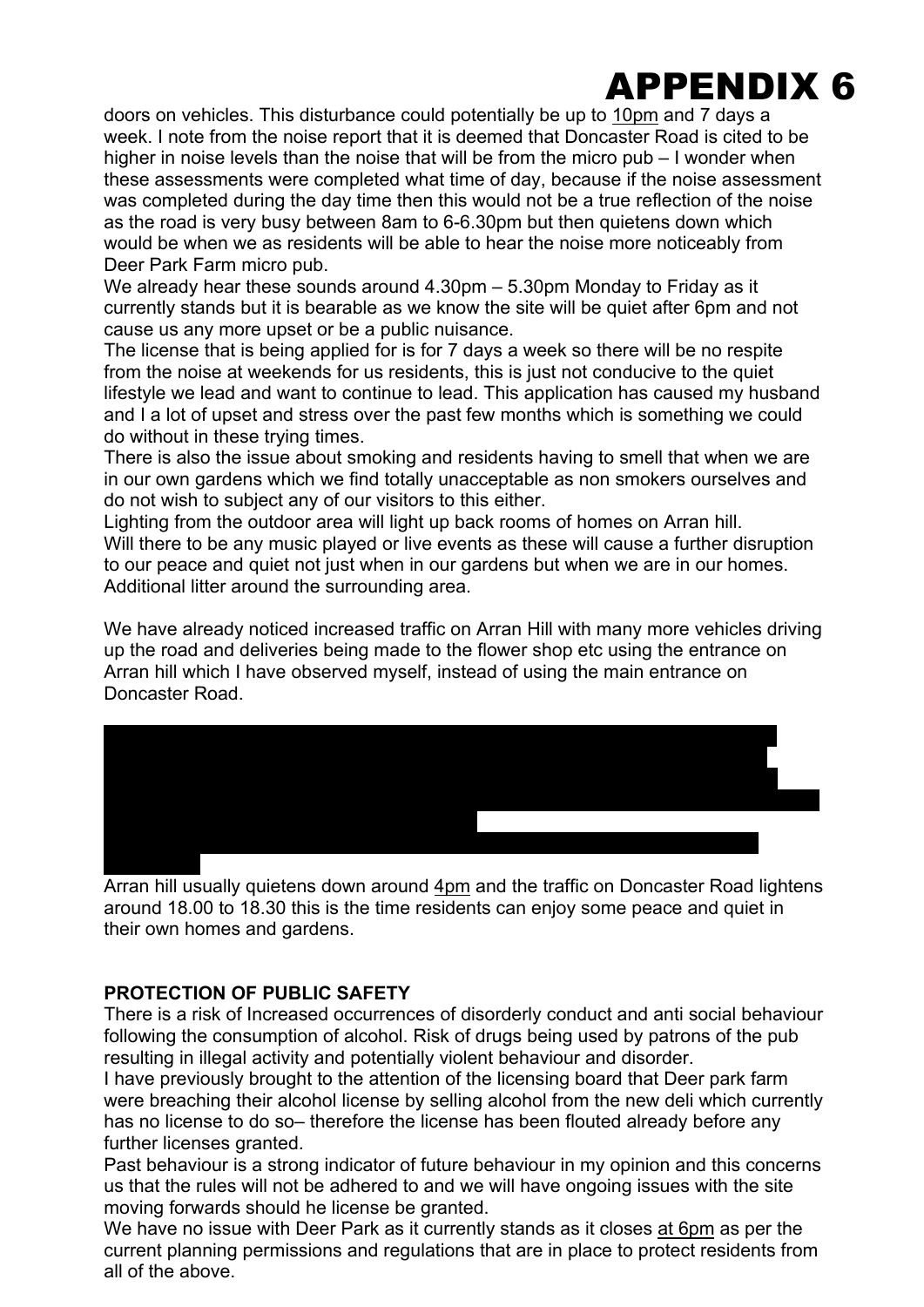### The new car park area is causing an issue also as this has an entry point on Arran Hill APPENDIX 6

### **THE PROTECTION OF CHILDEN FROM HARM**

accidents occurring involving children. What safeguarding measures are to be put in place to protect children and young people from harm if allowed on the premises, will there be restricted access to certain areas for children. Will children be allowed to play outside and cause further noise and disruption. Will there be exclusion of children totally.

and is causing an obstruction- reduced vision when trying to get out in cars at the

There is the school at the school at the school at the increase in cars, vanishes in cars, vans and people in using the car park which is already taking place might I add , increases the risk of

#### **THE PREVENTION OF CRIME AND DISORDER**

Increased activity around Doncaster Road and Arran Hill with members of the public using Arran hill and surrounding areas which would not have done so usually increases the risk of crimes occurring. Such as an increase in burglaries, car thefts public order offences , breach of the peace, assaults and domestic assaults occurring when under the influence of alcohol.

We urge the licensing board at RMBC to seriously consider all the above representations and not grant the variation of license to Deer Park Farm to ensure/protect the health and well being of Arran Hill, Doncaster Road and the surrounding area.

Kind Regards

bottom of the street.

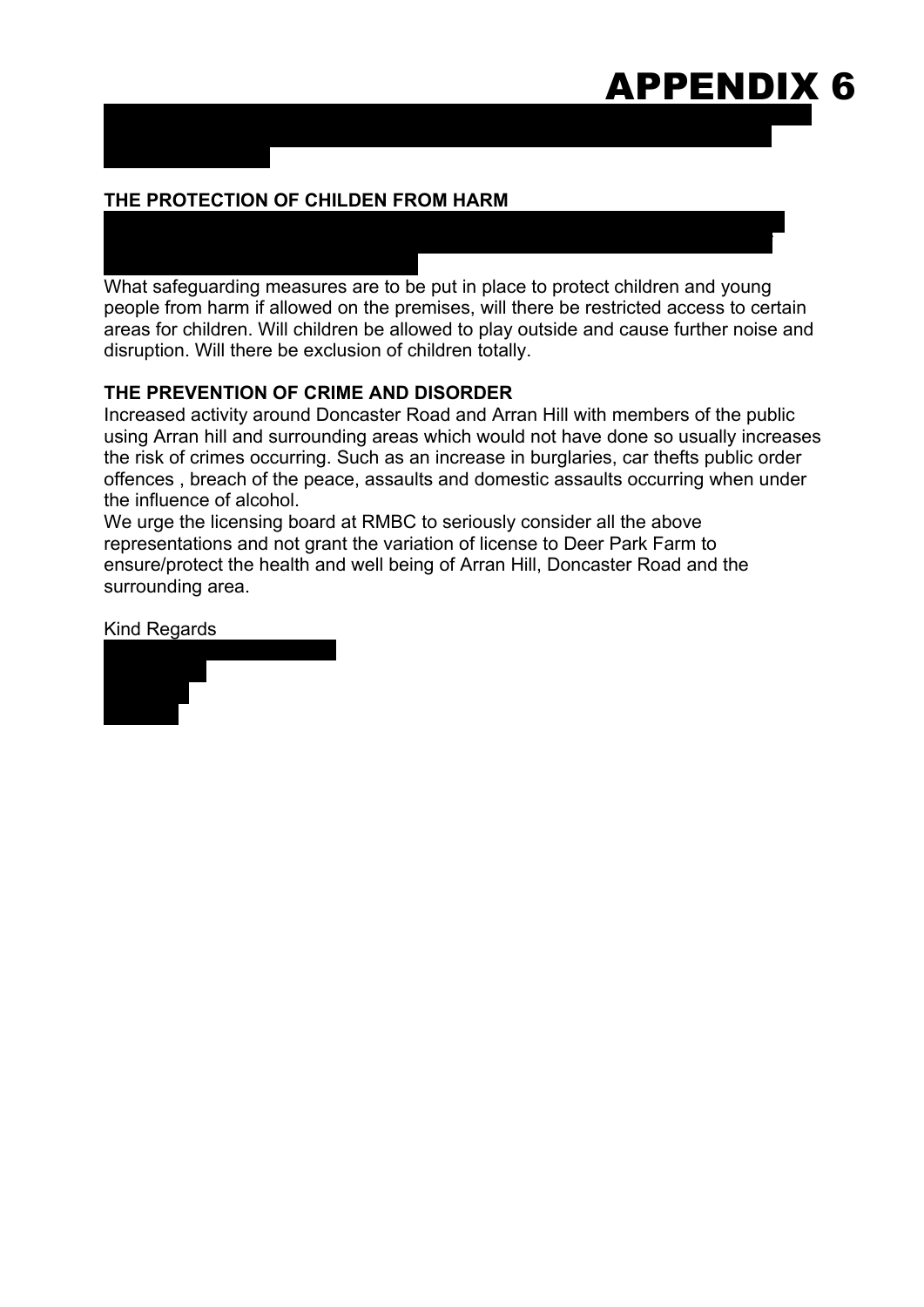#### **Representation from M H**

S654bh

Maynard hickman arran hill, thrybergh Rotherham Yorkshire

got already without allowing more traffic on to it.

I am writing to object to the application submitted by Deer park farm, retail village Itd, of Doncaster road thrybergh,Rotherham

I am objecting on the grounds of public nuiscence .My home borders the site of the above address and if this license is granted, the customers of this bar will be sat no more than fifteen to twenty yards from my rear garden where me and my family enjoy what leisure time we get, to have people sat drinking until nine o clock at night will have a huge impact to the leisure time we currently enjoy,the noise from such a bar will obviously disturb the peace and quiet we now enjoy ,obviously as the winter nights and the darker evenings creep in the bar will have to have sufficient lighting for people to be able to move around safely.As my rear bedrooms overlook the proposed bar the lights will illuminate my bedrooms, at present they only have security lights on and these alone illuminate our bedrooms.

submitted is a accident waiting to happen,anyone coming down arran hill towards park

premises is blind as to what is coming down arran hill,I understand there have already been issues with this but as wether you are aware or not I don't know,but it is not safe and as there are two school entrances on the street it has all on coping with what it has

lane has to go past the entrance/exit to the premises and anyone leaving these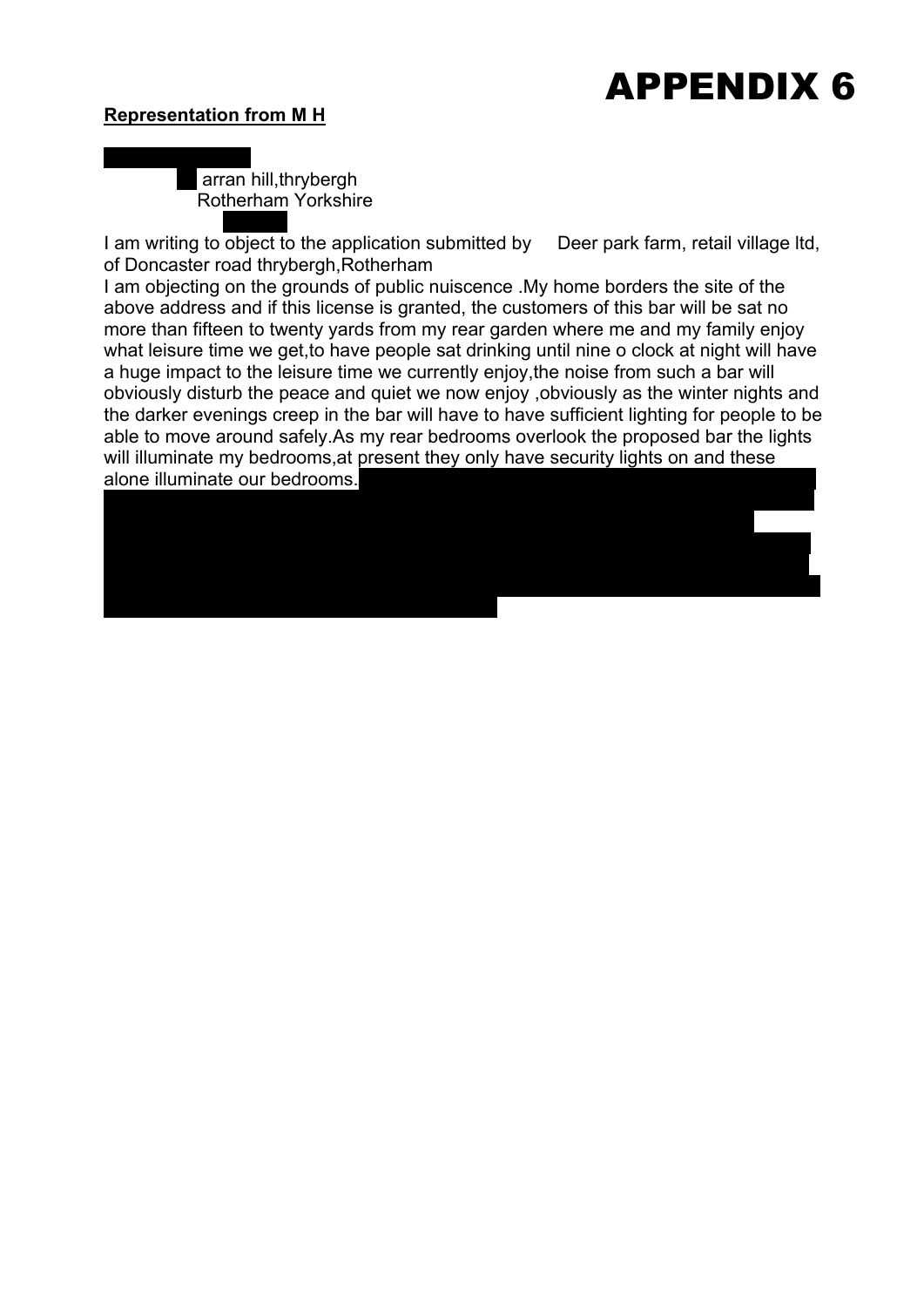#### **Representation from Mr and Mrs W**

Objections to the Variation of a premises License To whom it may concern

#### We live at **number 6** Church View.

Our property is overlooking and overlooked by the proposed Micro pub and the whole of Deer park farm site and we share/ have a boundary wall with the site at the bottom of our garden.

We also are and have been experiencing issues with the area that our home looks on to as this is extremely untidy and we are worried about the effects on our environment will be if not addressed.

Myself and my wife strongly object to the above application for the following reasons:

### To adhere to current planning permissions the buildings on this site currently

only have panning permission for retail hours 9.00 to 18.00 Monday to Friday 9.00 to 16.00 Saturday and 11.00 till 16.00 on Sundays. These hours were set by the planning department several years ago to protect the adjacent residential properties due to there being no buffer zone between this site and the residential properties to minimise any noise disturbance and impact on our environment and lifestyle. We are aware that we have Doncaster road at that rear of our properties however this road was here when we moved in and quietens down around 6pm so has very little impact on the enjoyment of our garden in the evenings.



#### **THE PREVENTION OF PUBLIC NUISANCE**

whilst not only in

The variation refers to the previous Deli building where they have previously sold alcohol to be consumed off the premises - this caused no concern whatsoever however if a license for the sale of alcohol in the proposed micro pub is granted and the outside seating areas around the site are to be utilised and have seating for 14 people I have been informed. The level of noise that can be made by 14 people that are drinking alcohol and inebriated will no doubt be a public nuisance for residents of properties on Arran Hill/Church View that are overlooking the site from our back gardens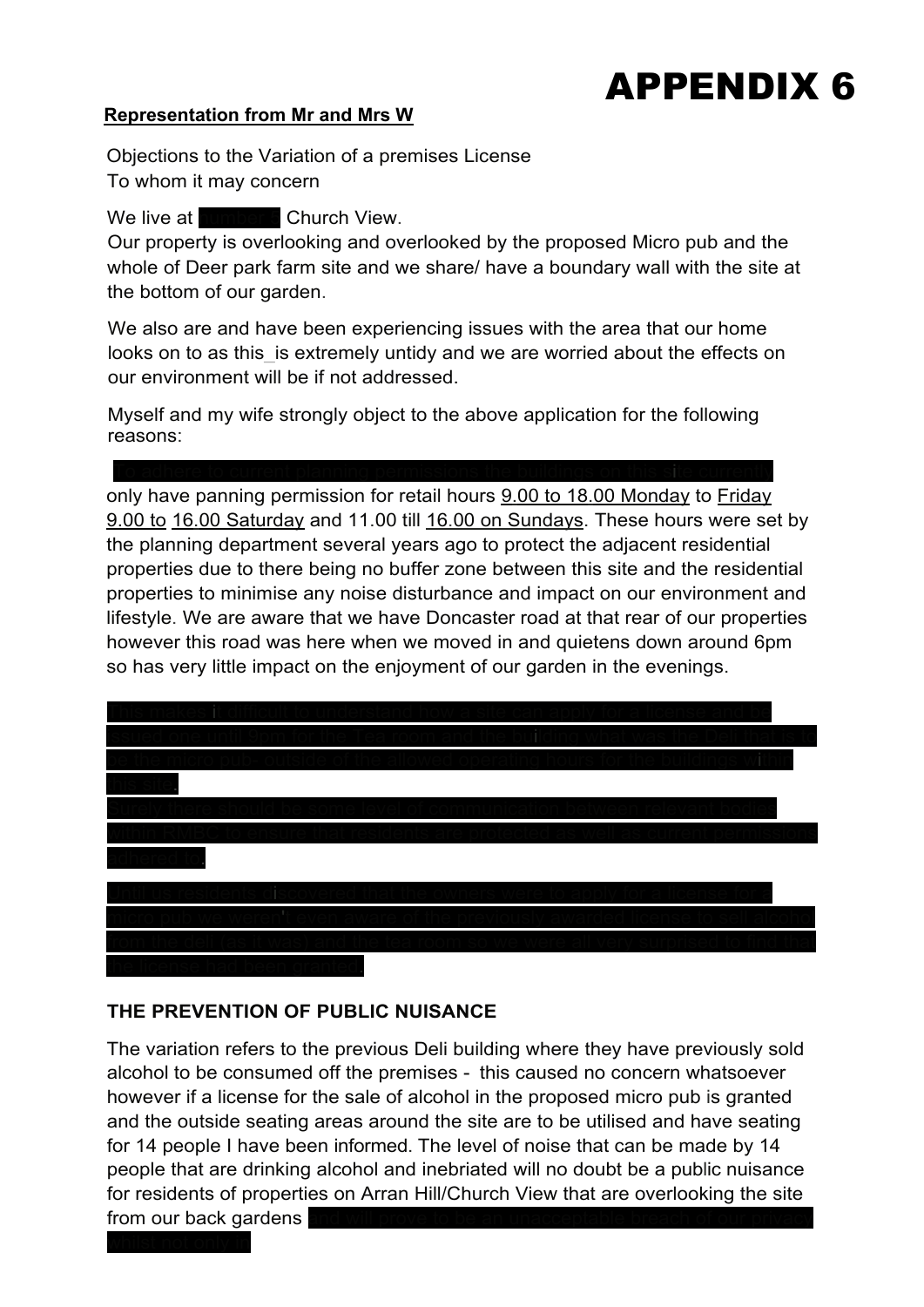The noise disturbance

will be disruptive and has already become an issue over the past few months all we have had is noise from the site, banging, drilling, car doors slamming, deliveries and a very persistent barking dog which does so every time someone enters the car park or a large/noisy v hicle passes on Doncaster Road. This has been more than enough to contend with never mind drunk people laughing, swearing, and just chatting as these are amplified when under the influence of alcohol.

There also has to be some consideration given to the noise that people arriving to the pub and leaving will make, such as car doors been closed, talking to one another we already hear voices/ conversations from the site as this carry upwards to our properties). We already hear all these noises and sounds throughout the daytime so when things quieten down in the evening this will no doubt be an even bigger disturbance.

There is the noise that will follow once the pub is closed at 9pm. The noise of bottles being thrown into a bottle bank/bin that is sited against the back wall which is the boundary wall with several homes on Arran Hill and staff leaving in cars lamming doors on vehicles. This disturbance could potentially be up to 10pm and 7 days a week. I note from the noise report that it is deemed that Doncaster Road is cited to be higher in noise levels than the noise that will be from the micro pub - I wonder when these assessments were completed what time of day, because if the noise assessment was completed during the day time then this would not be a true reflection of the noise as the road is very busy between 8am to 6-6.30pm but then quietens down which would be when we as residents will be able to hear the noise more noticeably from Deer Park Farm micro pub.

We already hear these sounds around 4.30pm - 5.30pm Monday to Friday as it currently stands but it is bearable as we know the site will be quiet after 6pm and not cause us any more upset or be a public nuisance.

The license that is being applied for is for 7 days a week so there will be no respite from the noise at weekends for us residents, this is just not conducive to the quiet lifestyle we lead and want to continue to lead. This application has caused my husband and I a lot of upset and stress over the past few months which is something we could do without in these trying times.

There is also the issue about smoking and residents having to smell that when we are in our own gardens which we find totally unacceptable as non-smokers ourselves and do not wish to subject any of our visitors to this either.

Lighting from the outdoor area will light up back rooms of homes on Arran hill and Church View.

Will there to be any music played or live events as these will cause a further disruption to our peace and quiet not just when in our gardens but when we are in our homes.

Additional litter around the surrounding area.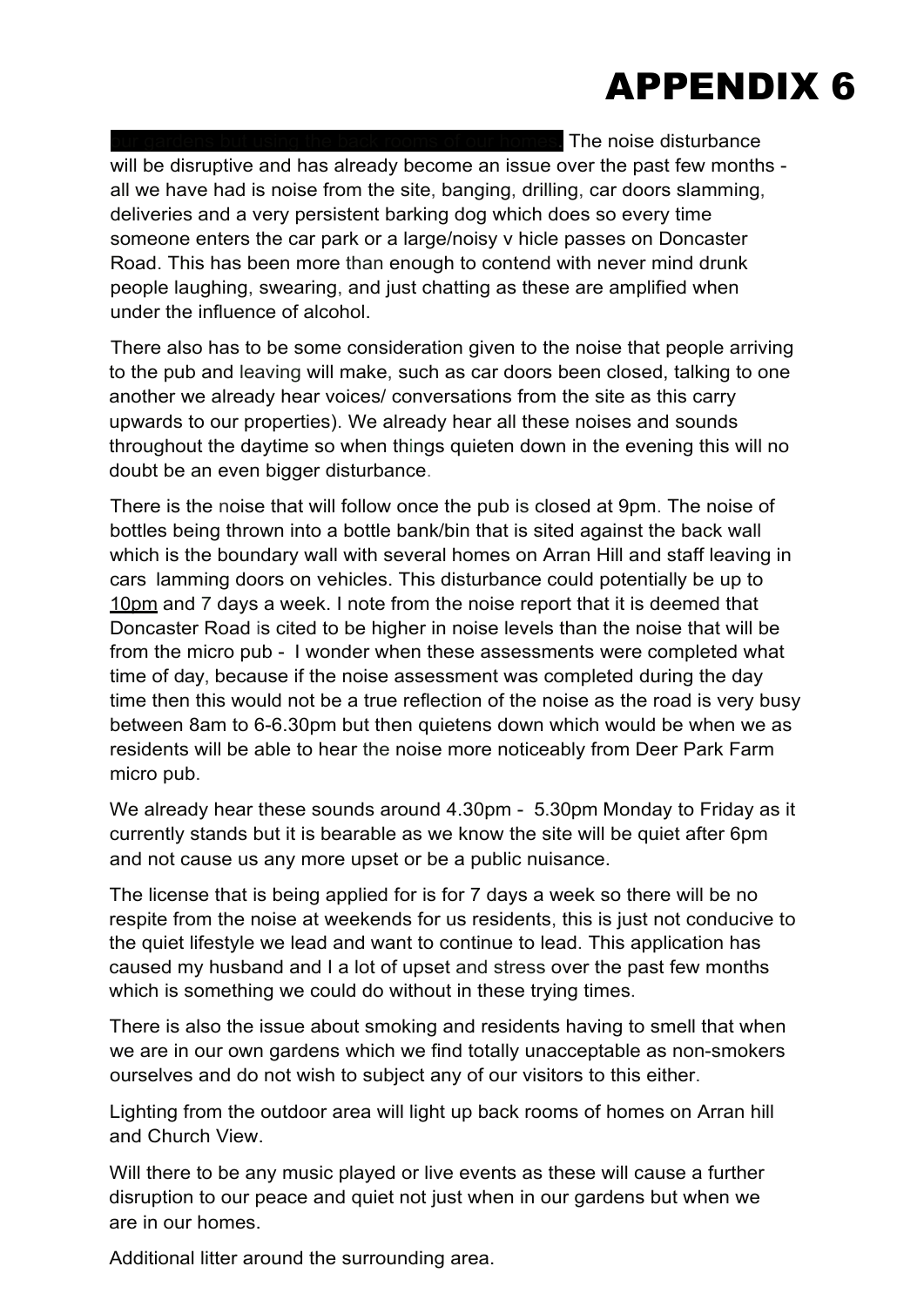| self, instead of |
|------------------|
|                  |
|                  |
|                  |
|                  |
|                  |
|                  |
|                  |
|                  |
|                  |
|                  |

Arran hill usually quietens down around 4pm and the traffic on Doncaster Road lightens around 18.00 to 18.30 this is the time residents can enjoy some peace and quiet in their own homes and gardens.

#### **PROTECTION OF PUBLIC SAFETY**

There is a risk of Increased occurrences of disorderly conduct and anti-social behaviour following the consumption of alcohol. Risk of drugs being used• by patrons of the pub resulting in illegal activity and potentially violent behaviour and disorder.

I have previously brought to the attention of the licensing board that Deer park farm were breaching their alcohol license by selling alcohol from the new deli which currently has no license to do so- therefore the license has been flouted already before any further licenses granted.

Past behaviour is a strong indicator of future behaviour in my opinion, and this concerns\_us that the rules will not be adhered to and we will have ongoing issues with the site moving forwards should he license be granted.

We have no issue with Deer Park as it currently stands as it closes at 6pm as per the current planning permissions and regulations that are in place to protect residents from all the above.



**THE PROTECTION OF CHILDEN FROM HARM**